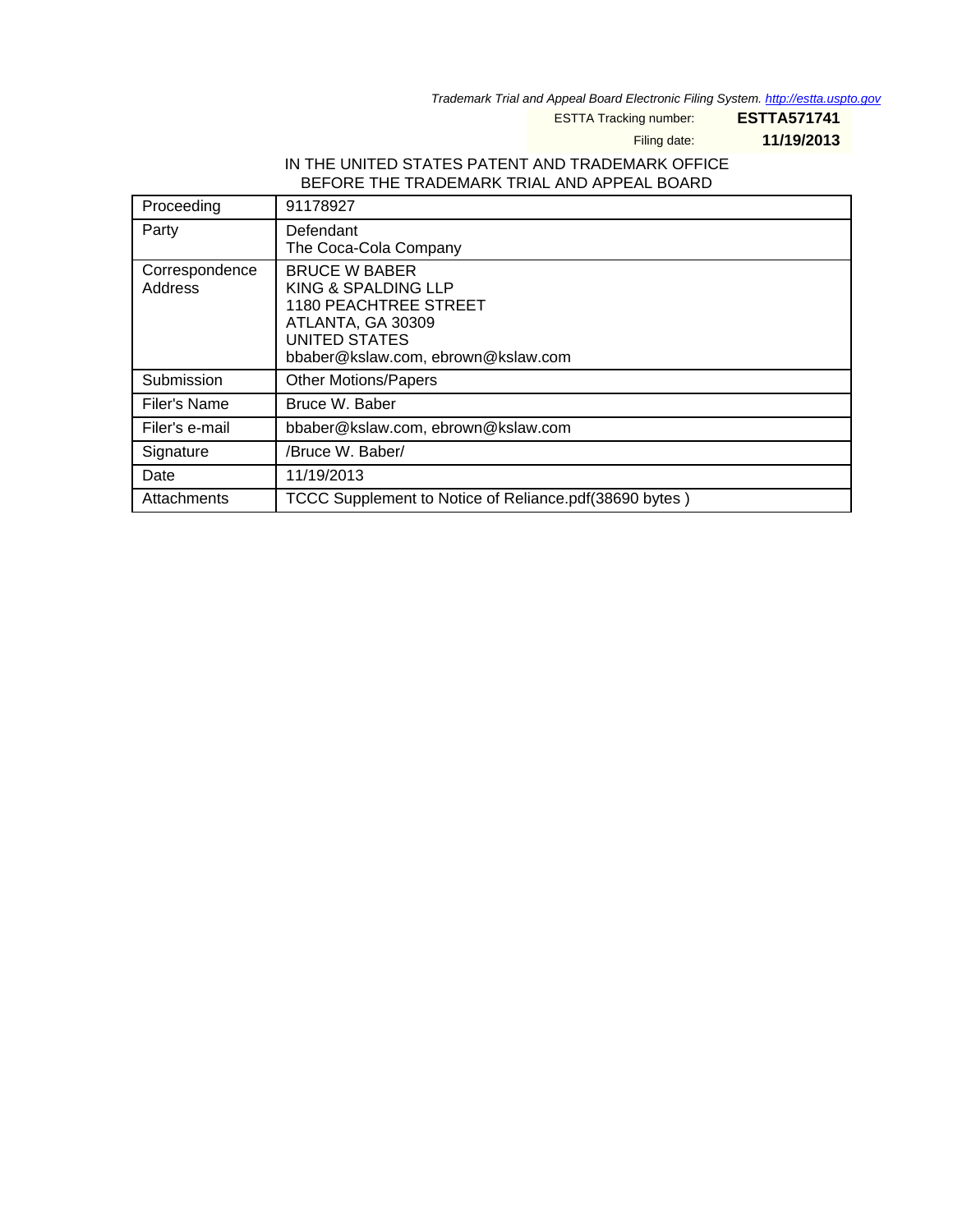## IN THE UNITED STATES PATENT AND TRADEMARK OFFICE

# BEFORE THE TRADEMARK TRIAL AND APPEAL BOARD

| ROYAL CROWN COMPANY, INC.<br>and DR. PEPPER/SEVEN UP, INC., |             | <b>Consolidated Proceedings:</b>                                                                                                                                                                                     |
|-------------------------------------------------------------|-------------|----------------------------------------------------------------------------------------------------------------------------------------------------------------------------------------------------------------------|
| Opposers,<br>V.<br>THE COCA-COLA COMPANY,<br>Applicant.     |             | OPPOSITION NO. 91178927<br>OPPOSITION NO. 91180771<br>OPPOSITION NO. 91180772<br>OPPOSITION NO. 91183482<br>OPPOSITION NO. 91185755<br>OPPOSITION NO. 91186579<br>OPPOSITION NO. 91189847<br>OPPOSITION NO. 91190658 |
|                                                             | $-$ and $-$ |                                                                                                                                                                                                                      |
| THE COCA-COLA COMPANY,                                      |             |                                                                                                                                                                                                                      |
| Opposer,                                                    |             |                                                                                                                                                                                                                      |
| V.                                                          |             | OPPOSITION NO. 91184434                                                                                                                                                                                              |
| ROYAL CROWN COMPANY, INC.<br>and DR. PEPPER/SEVEN UP, INC., |             |                                                                                                                                                                                                                      |
| Applicants.                                                 |             |                                                                                                                                                                                                                      |

## SUPPLEMENT TO THE COCA-COLA COMPANY'S NOTICE OF RELIANCE ON PRINTED PUBLICATIONS, OFFICIAL RECORDS AND DISCOVERY REQUEST RESPONSES

The Coca-Cola Company ("TCCC"), by and through its undersigned counsel and pursuant to and in accordance with Rule 2.122 of the Trademark Rules of Practice, hereby serves this supplement to its Notice of Reliance on Printed Publications, Official Records and Discovery Responses, Docket No. 110, filed on October 15, 2013 (the "TCCC Notice of Reliance"). TCCC files this supplement in order to address certain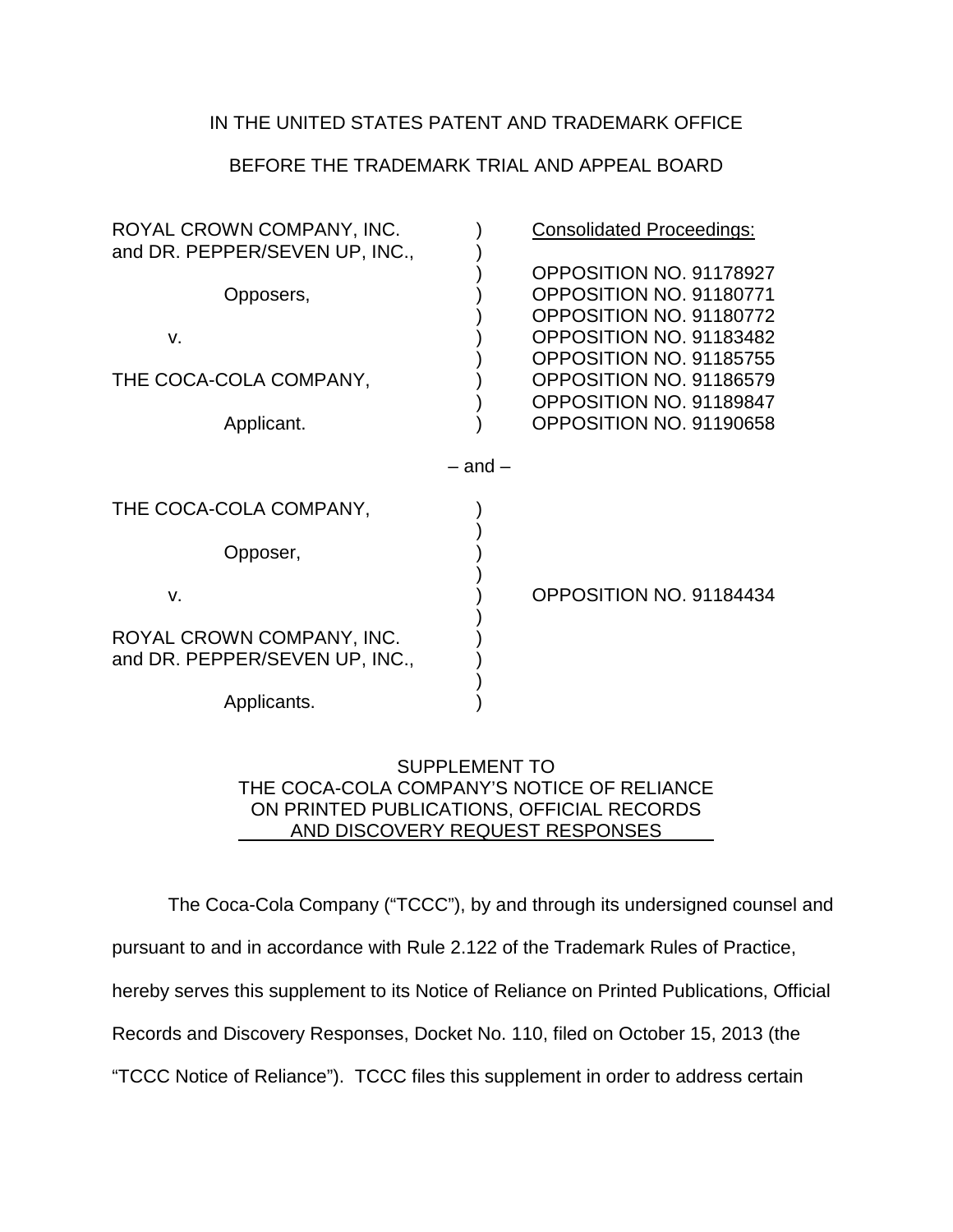issues raised by Royal Crown Company, Inc. and Dr Pepper/Seven Up, Inc. (collectively, "RC") regarding the TCCC Notice of Reliance.

### INTRODUCTORY STATEMENT

On October 15, 2013, during its opening testimony period, TCCC timely filed and served the TCCC Notice of Reliance. In the Notice, TCCC made of record a number of documents. On November 6, 2013, counsel for RC notified counsel for TCCC that RC took issue with certain specific paragraphs of TCCC's Notice of Reliance, and requested that TCCC "amend" the notice to provide additional information regarding the documents described in those paragraphs. More specifically, RC requested that TCCC provide additional information regarding the relevance of the documents described in paragraphs 49 through 56 of the TCCC Notice of Reliance.

TCCC has agreed to provide additional information as requested by RC, and files this supplement to the TCCC Notice of Reliance to address the issues raised by RC. In order to minimize unnecessary paperwork, TCCC includes in this supplement revised descriptions for only the eight paragraphs of the TCCC Notice of Reliance as to which RC has raised issues, and does not attach hereto additional copies of the documents themselves, all of which were attached to the original notice as filed on October 15, 2013.

TCCC further notes that the documents described in all eight paragraphs supplemented below are documents that reflect the resolution of opposition proceedings before the Board and that, in each case, RC has made of record the opposition filed by TCCC together with a statement that the oppositions "bear on the extent of TCCC's

- 2 -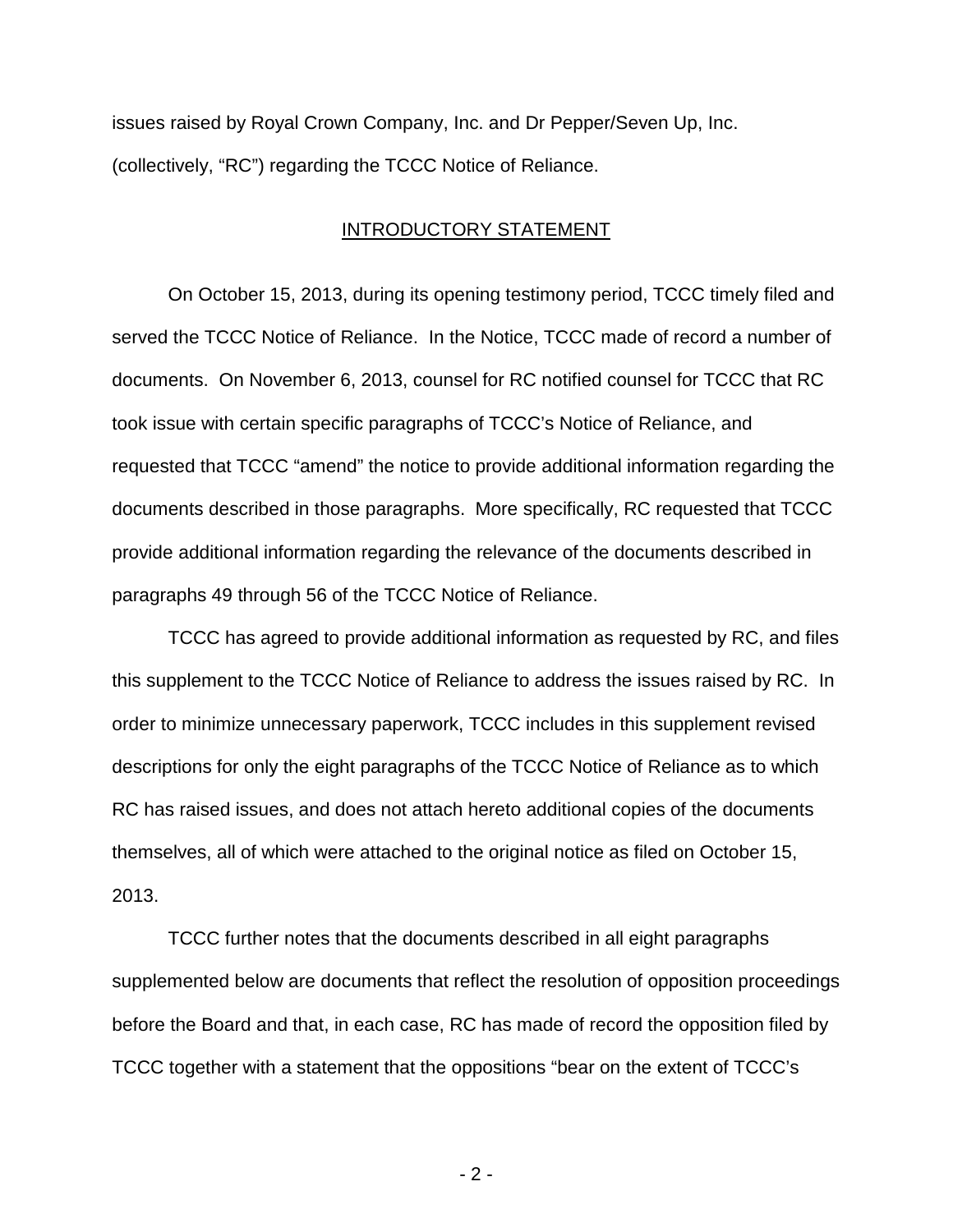claim of rights in the ZERO mark [sic]." TCCC reserves all rights regarding the relevance of the documents made of record by RC and, as the supplemental descriptions below confirm, makes of record the additional documents in order to provide a more complete and accurate record of the opposition proceedings to the extent the Board deems those proceedings to be relevant.

### SUPPLEMENTAL DESCRIPTIONS

#### A. Official Records

49. [Supplemented] Copies of the Second Stipulated Motion to Amend Application and to Dismiss Opposition with Prejudice dated April 30, 2013 and the decision of the TTAB dated May 18, 2013, both in the proceeding captioned The Coca-Cola Company v. Red Mango, Inc., f/k/a Relay International Co., Ltd., Opposition No. 91184776. TCCC submits these documents in response to documents submitted by RC regarding Opposition No. 91184776, namely RC Exhibit 267. These additional documents reflect the resolution of Opposition No. 91184776 and therefore are relevant to provide a more complete record of that opposition. To the extent the opposition and the document made of record by RC are relevant to these proceedings, these additional documents show that the application that was the subject of the above-referenced opposition was amended with TCCC's consent in a manner that is relevant to the strength of and/or acknowledgement or recognition by third parties of TCCC's ZERO family of marks. Copies of the documents, which constitute official records in accordance with Rule 2.122(e) of the Trademark Rules of Practice, are attached to the TCCC Notice of Reliance as TCCC Exhibit 254.

- 3 -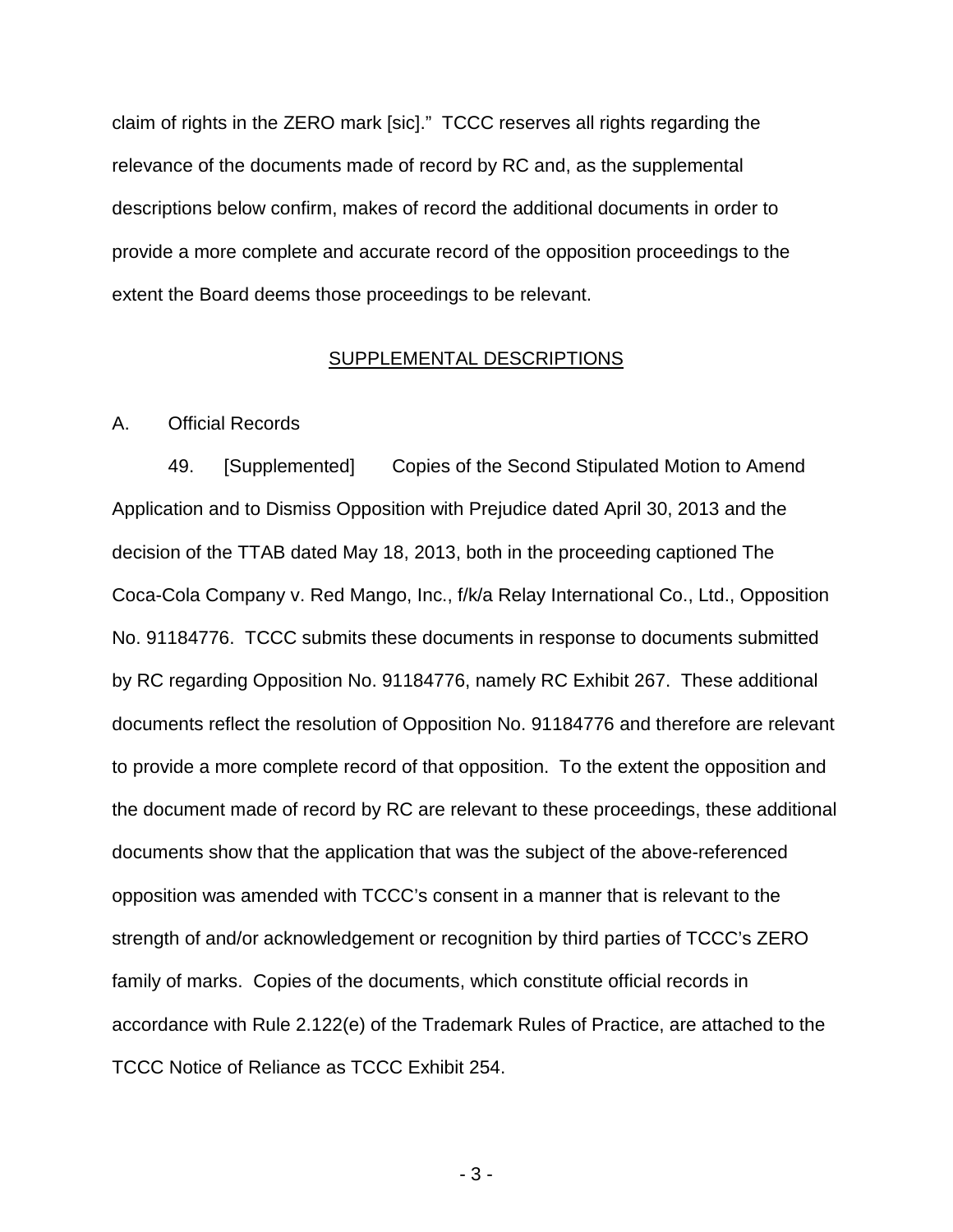50. [Supplemented] Copies of the Abandonment of Application Without Prejudice and Stipulation of Dismissal Without Prejudice dated October 19, 2012 and the decision of the TTAB dated October 22, 2012, both in the proceeding captioned The Coca-Cola Company v. Asahi Group Holdings, Ltd., Opposition No. 91204164. TCCC submits these documents in response to documents submitted by RC regarding Opposition No. 91204164, namely RC Exhibit 268. These additional documents reflect the resolution of Opposition No. 91204164 and therefore are relevant to provide a more complete record of that opposition. To the extent the opposition and the document made of record by RC are relevant to these proceedings, these additional documents show that the applicant agreed to abandon the application that was the subject of the above-referenced opposition, which is relevant to the strength of and/or acknowledgement or recognition by third parties of TCCC's ZERO family of marks. Copies of the documents, which constitute official records in accordance with Rule 2.122(e) of the Trademark Rules of Practice, are attached to the TCCC Notice of Reliance as TCCC Exhibit 255.

51. [Supplemented] Copies of the Abandonment of Application Without Prejudice and Stipulation of Dismissal Without Prejudice dated October 19, 2012 and the decision of the TTAB dated November 9, 2012, both in the proceeding captioned The Coca-Cola Company v. Asahi Group Holdings, Ltd., Opposition No. 91202105. TCCC submits these documents in response to documents submitted by RC regarding Opposition No. 91202105, namely RC Exhibit 269. These additional documents reflect the resolution of Opposition No. 91202105 and therefore are relevant to provide a more complete record of that opposition. To the extent the opposition and the document

- 4 -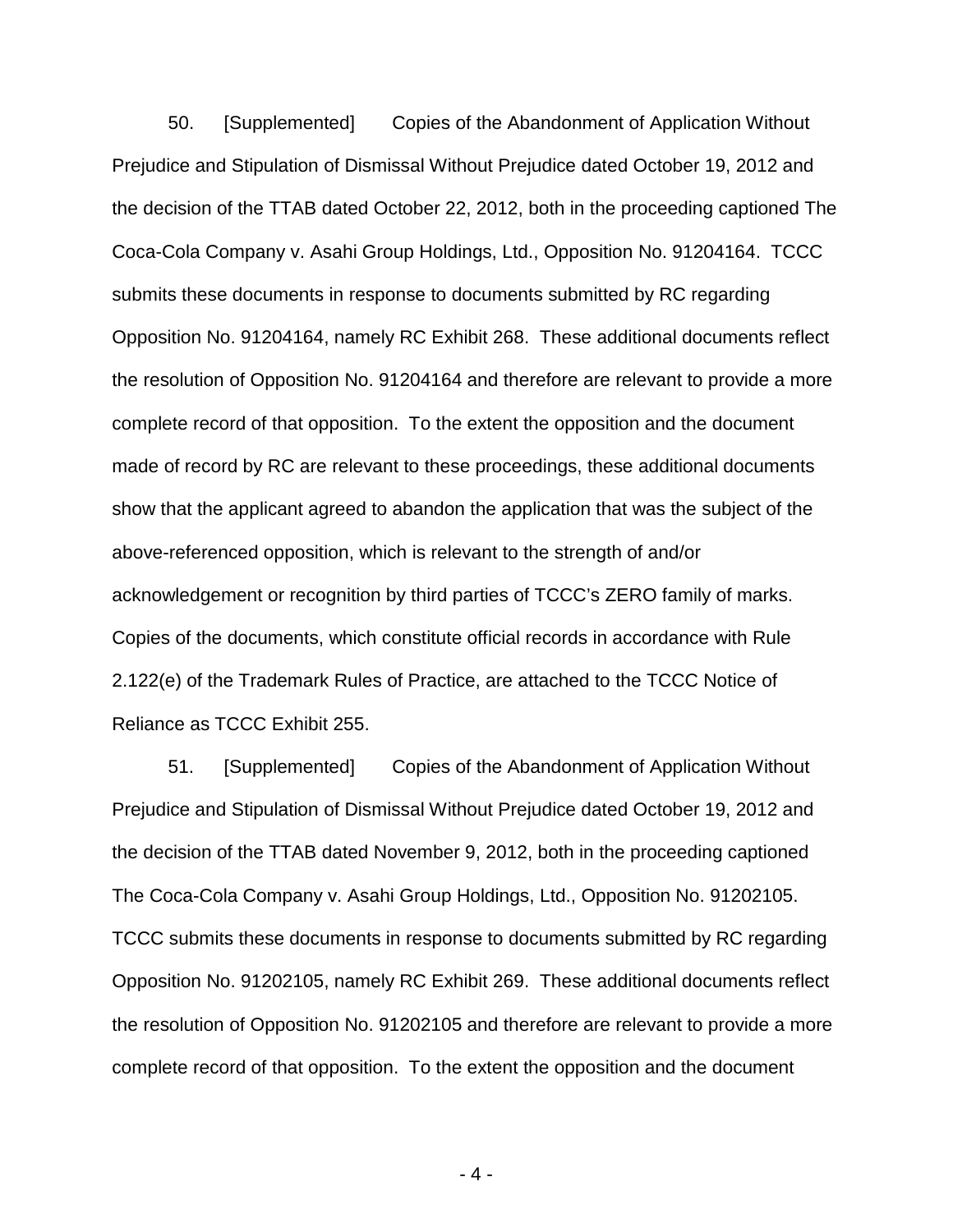made of record by RC are relevant to these proceedings, these additional documents show that the applicant abandoned the application that was the subject of the abovereferenced opposition, which is relevant to the strength of and/or acknowledgement or recognition by third parties of TCCC's ZERO family of marks. Copies of the documents, which constitute official records in accordance with Rule 2.122(e) of the Trademark Rules of Practice, are attached to the TCCC Notice of Reliance as TCCC Exhibit 256.

52. [Supplemented] Copies of the Abandonment of Application Without Prejudice and Stipulation of Dismissal Without Prejudice dated March 21, 2013 and the decision of the TTAB dated April 10, 2013, both in the proceeding captioned The Coca-Cola Company v. Sam Radfar, Opposition No. 91207065. TCCC submits these documents in response to documents submitted by RC regarding Opposition No. 91207065, namely RC Exhibit 271. These additional documents reflect the resolution of Opposition No. 91207065 and therefore are relevant to provide a more complete record of that opposition. To the extent the opposition and the document made of record by RC are relevant to these proceedings, these additional documents show that the applicant abandoned the application that was the subject of the above-referenced opposition, which is relevant to the strength of and/or acknowledgement or recognition by third parties of TCCC's ZERO family of marks. Copies of the documents, which constitute official records in accordance with Rule 2.122(e) of the Trademark Rules of Practice, are attached to the TCCC Notice of Reliance as TCCC Exhibit 257.

53. [Supplemented] Copies of the Withdrawal of Application dated October 23, 2012 and the decision of the TTAB dated October 25, 2012, both in the proceeding captioned The Coca-Cola Company v. Double-Cola Co.-USA, Opposition

- 5 -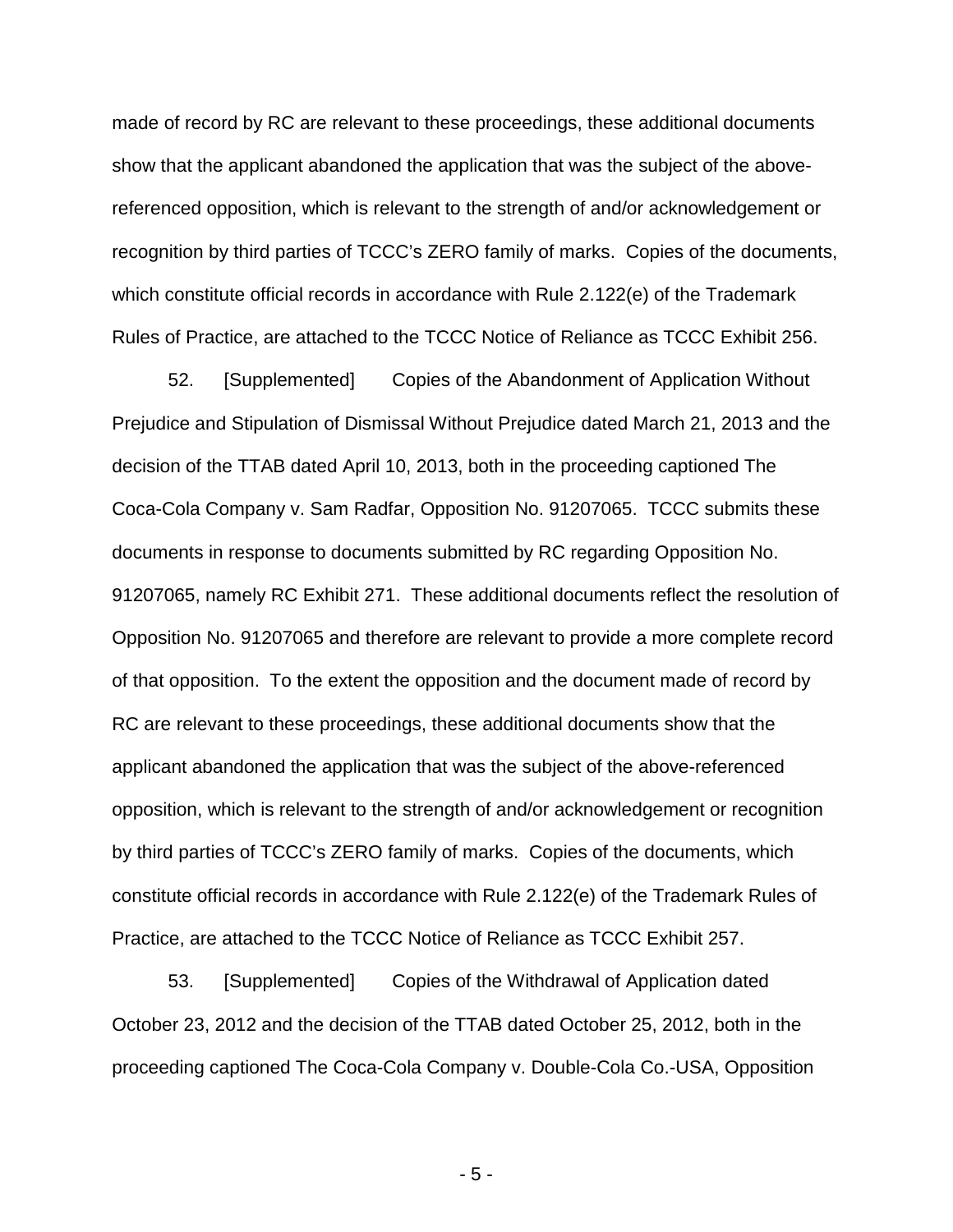No. 91197019. TCCC submits these documents in response to documents submitted by RC regarding Opposition No. 91197019, namely RC Exhibit 272. These additional documents reflect the resolution of Opposition No. 91197019 and therefore are relevant to provide a more complete record of that opposition. To the extent the opposition and the document made of record by RC are relevant to these proceedings, these additional documents show that the applicant abandoned the application that was the subject of the above-referenced opposition and that a judgment was entered in TCCC's favor, which is relevant to the strength of and/or acknowledgement or recognition by third parties of TCCC's ZERO family of marks. Copies of the documents, which constitute official records in accordance with Rule 2.122(e) of the Trademark Rules of Practice, are attached to the TCCC Notice of Reliance as TCCC Exhibit 258.

54. [Supplemented] Copies of the Abandonment of Application With Prejudice and Stipulation of Dismissal Without Prejudice dated January 26, 2012 and the decision of the TTAB dated February 9, 2012, both in the proceeding captioned The Coca-Cola Company v. LTZ, LLC, Opposition No. 91183580. TCCC submits these documents in response to documents submitted by RC regarding Opposition No. 91183580, namely RC Exhibit 275. These additional documents reflect the resolution of Opposition No. 91183580 and therefore are relevant to provide a more complete record of that opposition. To the extent the opposition and the document made of record by RC are relevant to these proceedings, these additional documents show that the applicant abandoned the application that was the subject of the above-referenced opposition with prejudice, which is relevant to the strength of and/or acknowledgement or recognition by third parties of TCCC's ZERO family of marks. Copies of the

- 6 -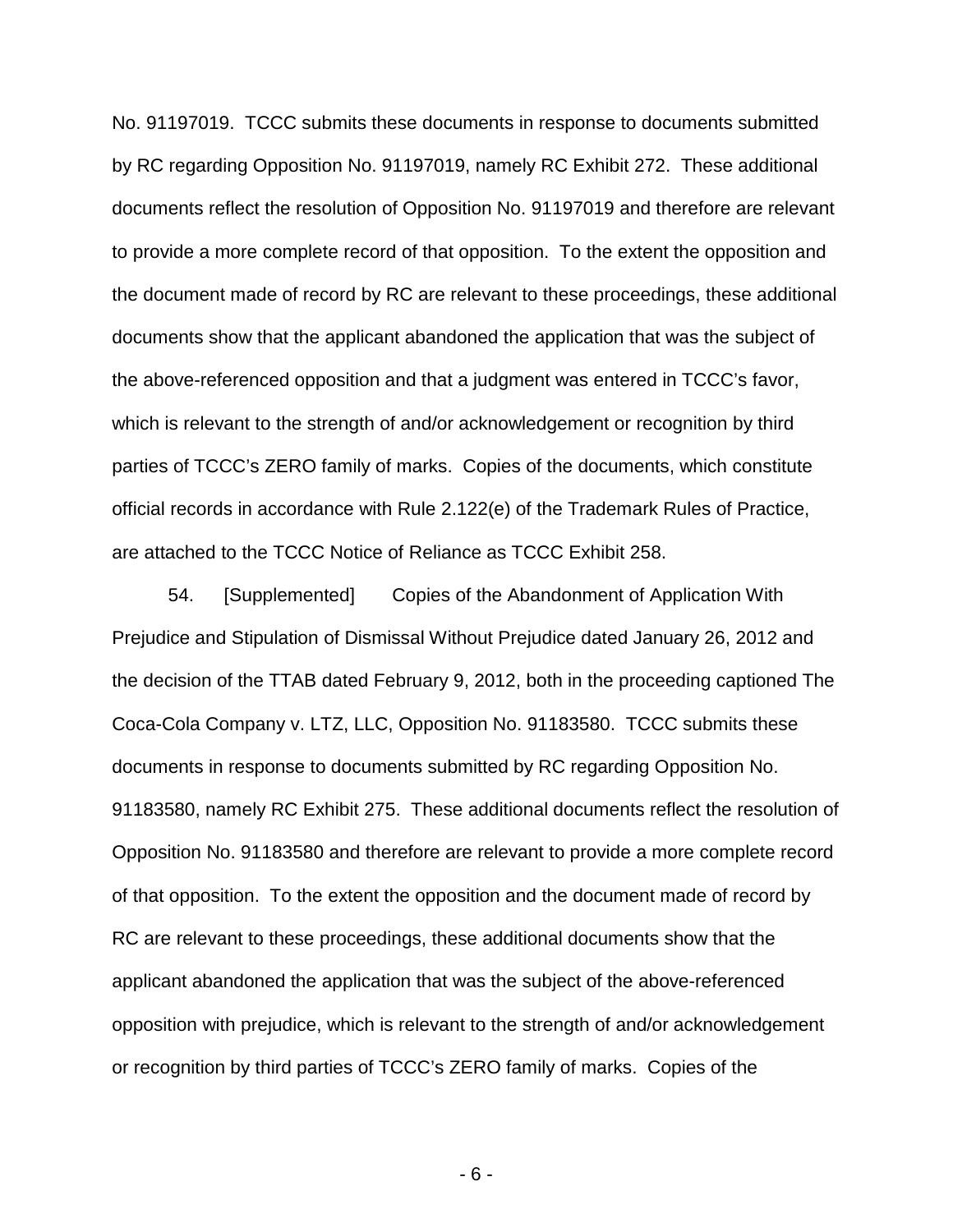documents, which constitute official records in accordance with Rule 2.122(e) of the Trademark Rules of Practice, are attached to the TCCC Notice of Reliance as TCCC Exhibit 259.

55. [Supplemented] Copies of the Notice of Default dated December 1, 2010 and the decision of the TTAB dated March 29, 2011, both in the proceeding captioned The Coca-Cola Company v. Skinny Nutritional Corporation, Opposition No. 91196328. TCCC submits these documents in response to documents submitted by RC regarding Opposition No. 91196328, namely RC Exhibit 278. These additional documents reflect the resolution of Opposition No. 91196328 and therefore are relevant to provide a more complete record of that opposition. To the extent the opposition and the document made of record by RC are relevant to these proceedings, these additional documents show that the applicant did not file an answer to TCCC's opposition and that judgment was entered in TCCC's favor, which is relevant to the strength of and/or acknowledgement or recognition by third parties of TCCC's ZERO family of marks. Copies of the documents, which constitute official records in accordance with Rule 2.122(e) of the Trademark Rules of Practice, are attached to the TCCC Notice of Reliance as TCCC Exhibit 260.

56. [Supplemented] Copies of the Notice of Default dated January 7, 2009 and the decision of the TTAB dated February 24, 2009, both in the proceeding captioned The Coca-Cola Company v. MinTech, Inc., Opposition No. 91187355. TCCC submits these documents in response to documents submitted by RC regarding Opposition No. 91187355, namely RC Exhibit 279. These additional documents reflect the resolution of Opposition No. 91187355 and therefore are relevant to provide a more

- 7 -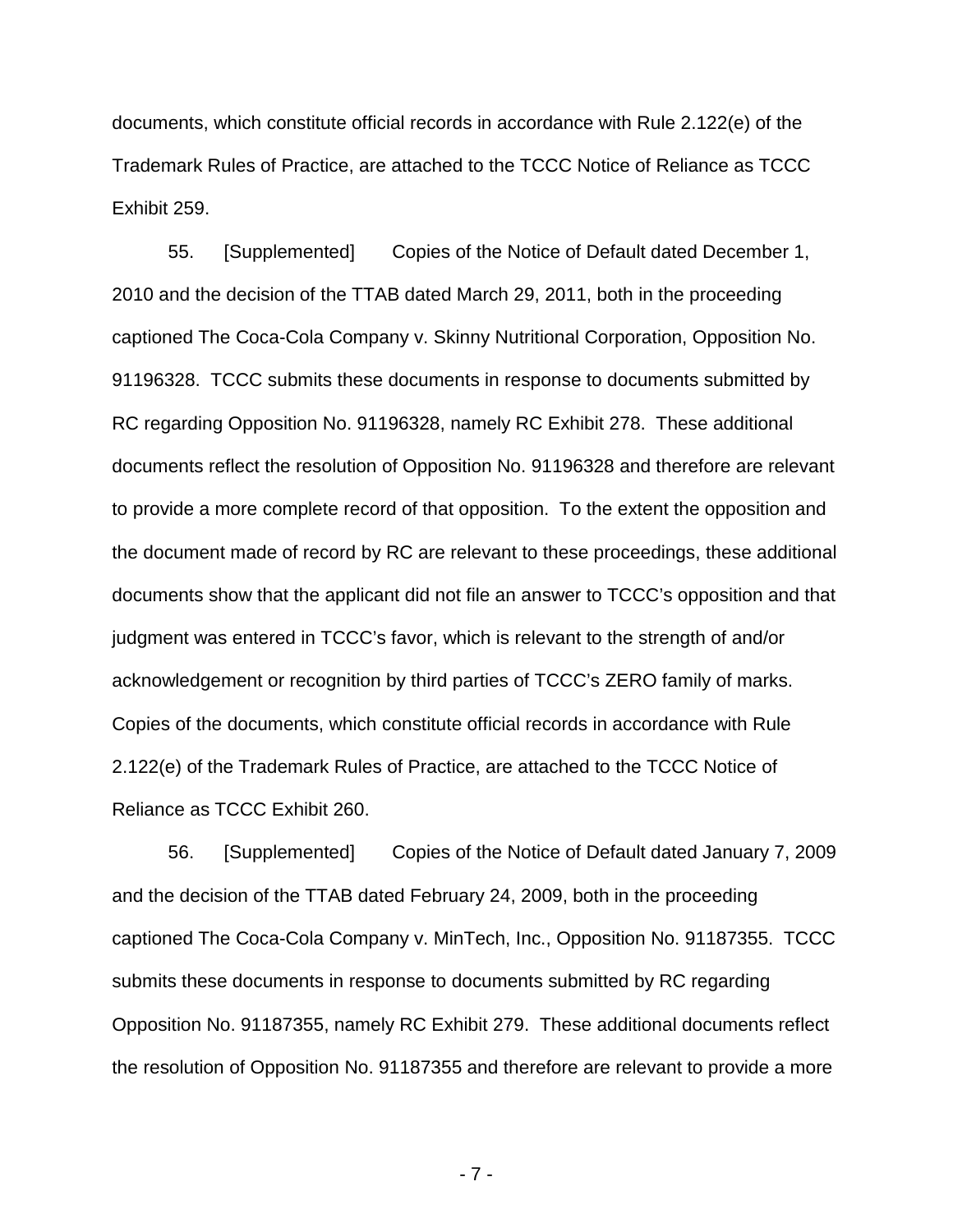complete record of that opposition. To the extent the opposition and the document made of record by RC are relevant to these proceedings, these additional documents show that the applicant did not file an answer to TCCC's opposition and that judgment was entered in TCCC's favor, which is relevant to the strength of and/or acknowledgement or recognition by third parties of TCCC's ZERO family of marks. Copies of the documents, which constitute official records in accordance with Rule 2.122(e) of the Trademark Rules of Practice, are attached to the TCCC Notice of Reliance as TCCC Exhibit 261.

Dated: November 19, 2013 Respectfully submitted,

KING & SPALDING LLP

/Bruce W. Baber/ Bruce W. Baber Emily B. Brown

1180 Peachtree Street, N.E. Atlanta, Georgia 30309 Telephone: (404) 572-4600 Facsimile: (404) 572-5145

> Attorneys for Applicant and Opposer THE COCA-COLA COMPANY